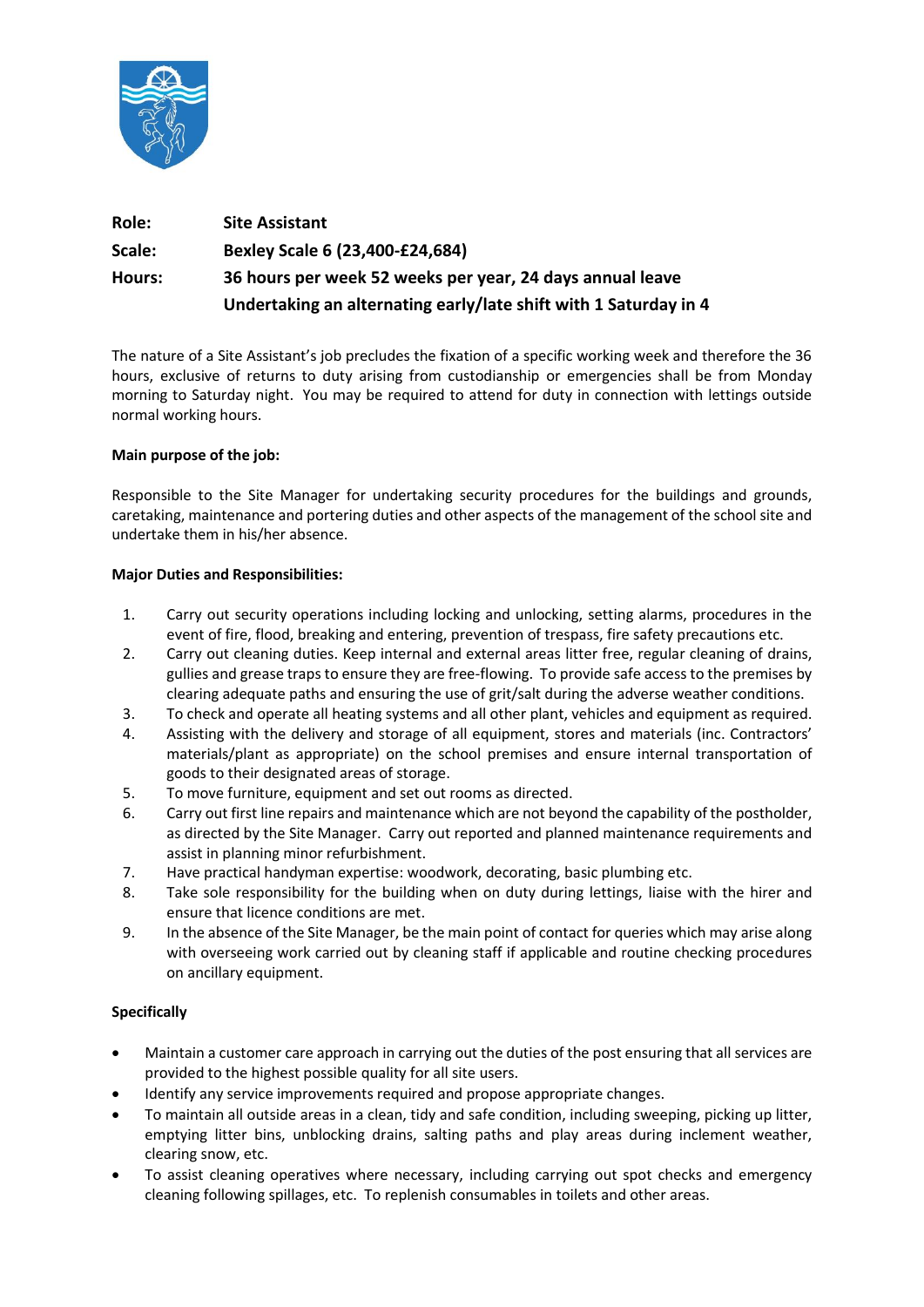

• To set up or re-position furniture as required providing for all school events and examinations. To prepare and set out all equipment as required for events or activities. In particular prepare, set out, repair and clear away equipment for PE Department following agreed schedules. Receive large deliveries, direct and assist offloading. Distribute all deliveries as required.

## **Working along with all members of the Facilities Management Team to:-**

- ensure agreed arrangements are in place for the safety and security of the building and perimeters at all times
- to set and check alarm systems as appropriate
- monitor CCTV images as required
- act as one of the named key holders for the building and provide out of hours emergency response to security and safety issues if required
- carry out all necessary procedures in an emergency.
- To check and operate all premises related mechanical, electrical and heating systems and other plant and equipment. Maintain records as required. Ensure stocks of materials are maintained at agreed levels and issue is recorded. Advise the Site Manger when stock levels require refreshing.
- To report repairs and replacements identified required for the fabric of the building and equipment in the course of duties and patrol around the site. To carry out maintenance and repairs within the recognised capabilities of the post holder. To train and support other staff in undertaking such repairs. To record all works undertaken.
- To contact suppliers and contractors as directed concerning repairs and maintenance work authorised. To oversee contractors carrying out repairs, check works are carried out correctly and report on performance when required.
- Control the issue of plant, equipment and safe protective wear following agreed procedures, and ensure all items are suitable for use and correctly maintained.
- Undertake all necessary Health and Safety checks and record findings. Have due regard to the requirements of current Health and Safety legislation and its implication on the work undertaken in the School. Undertake risk assessments as appropriate or directed.
- Maintain all computerised and manual records as required. Check and respond promptly to all email contact. Undertake research on the internet as directed.
- To greet groups hiring site facilities, ensure agreed procedures are followed, furniture and equipment is provided as agreed, and that use is in accordance with the hire agreement and to clear away after the end of the hire period, reporting any issue arising during the period of hire.
- Assist with the supervision of the use of the schools fleet of transport, checking vehicles in and out and inspecting vehicles for safety, all in accordance with agreed practices. Arrange for service and repairs to vehicles as required. Maintain the vehicle in a clean and tidy condition.
- To visit, check and/or carry out work in other locations as required. Undertake all other duties commensurate with the post.
- Undertake all duties of the post with full regard to the school's policies, particularly in relation to equal opportunities, security and Health and Safety matters.